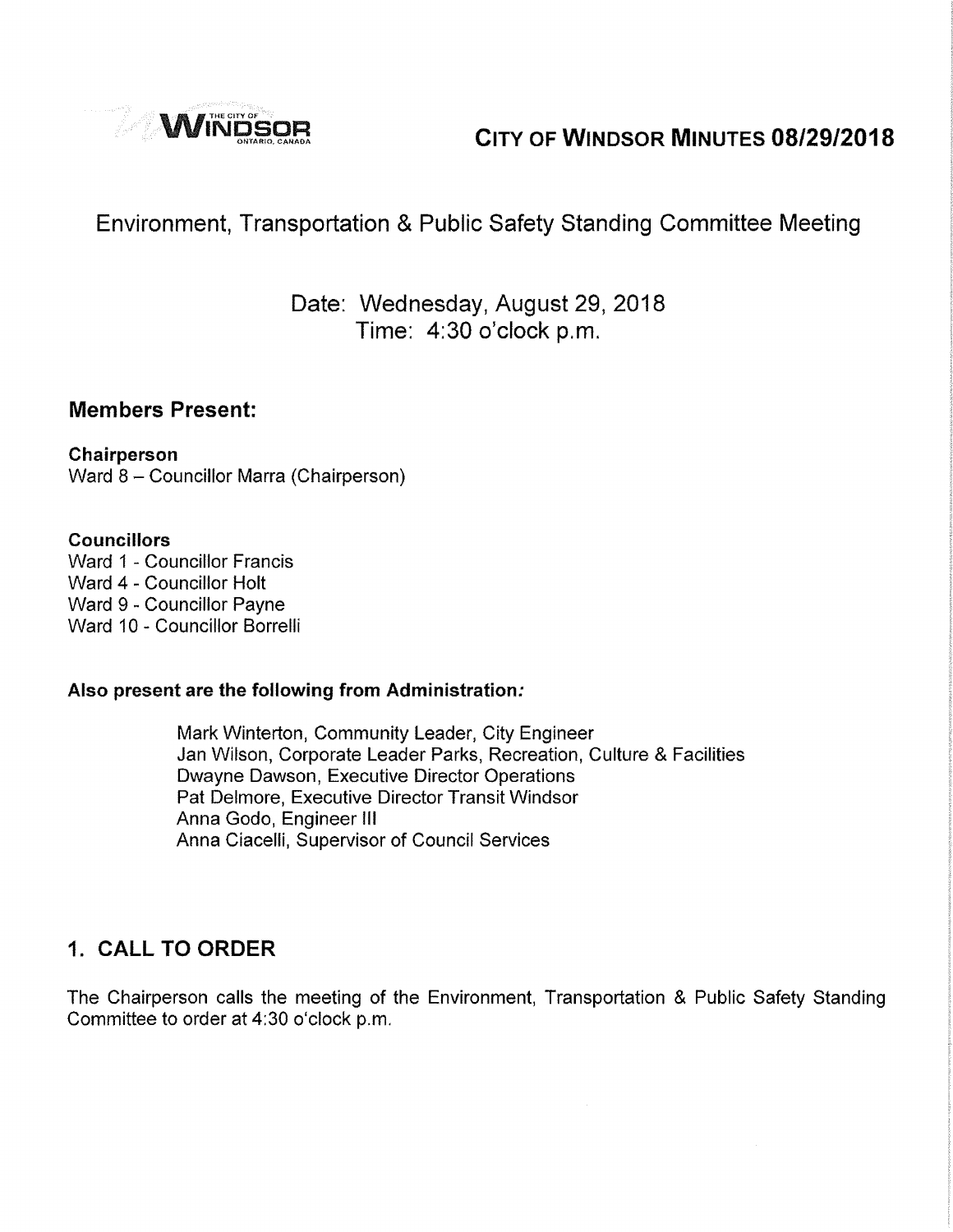## **2. DISCLOSURE OF PECUNIARY INTEREST AND THE GENERAL NATURE THEREOF**

None disclosed.

# **3. ADOPTION OF THE MINUTES OF THE ETPS STANDING COMMITTEE**

## **3.1. Adoption of the Environment, Transportation & Public Safety Standing Committee minutes of its meeting held July 25, 2018**

Moved by: Councillor Francis Seconded by: Councillor Holt

That the Minutes of the Environment, Transportation & Public Safety Standing Committee meeting (excluding Transit matter items) held July 25, 2018 **BE ADOPTED** as presented. Carried.

That the Minutes of the Environment, Transportation & Public Safety Standing Committee meeting (Transit matter items only) held July 25, 2018 **BE ADOPTED** as presented. Carried.

Report Number: SCM 307/2018

# **4. REQUEST FOR DEFERRALS, REFERRALS OR WITHDRAWALS**

### **8.3. Pedestrian Crossovers - CITY-WIDE**

Councillor Holt inquires whether the existing crossover projects that are in progress will be affected in any way by the deferral request. Mark Winterton, City Engineer appears before the Environment, Transportation and Public Safety Standing Committee regarding the administrative report Pedestrian Crossovers indicating that those projects that are currently underway will not be affected.

Councillor Francis requests confirmation that budget deliberations will be in January and that deferral of this item to budget will not affect current project timelines. Dwayne Dawson, Executive Director Operations appears before the Environment, Transportation and Public Safety Standing Committee regarding the administrative report Pedestrian Crossovers and confirms that the deferral should have no impact on current project timelines.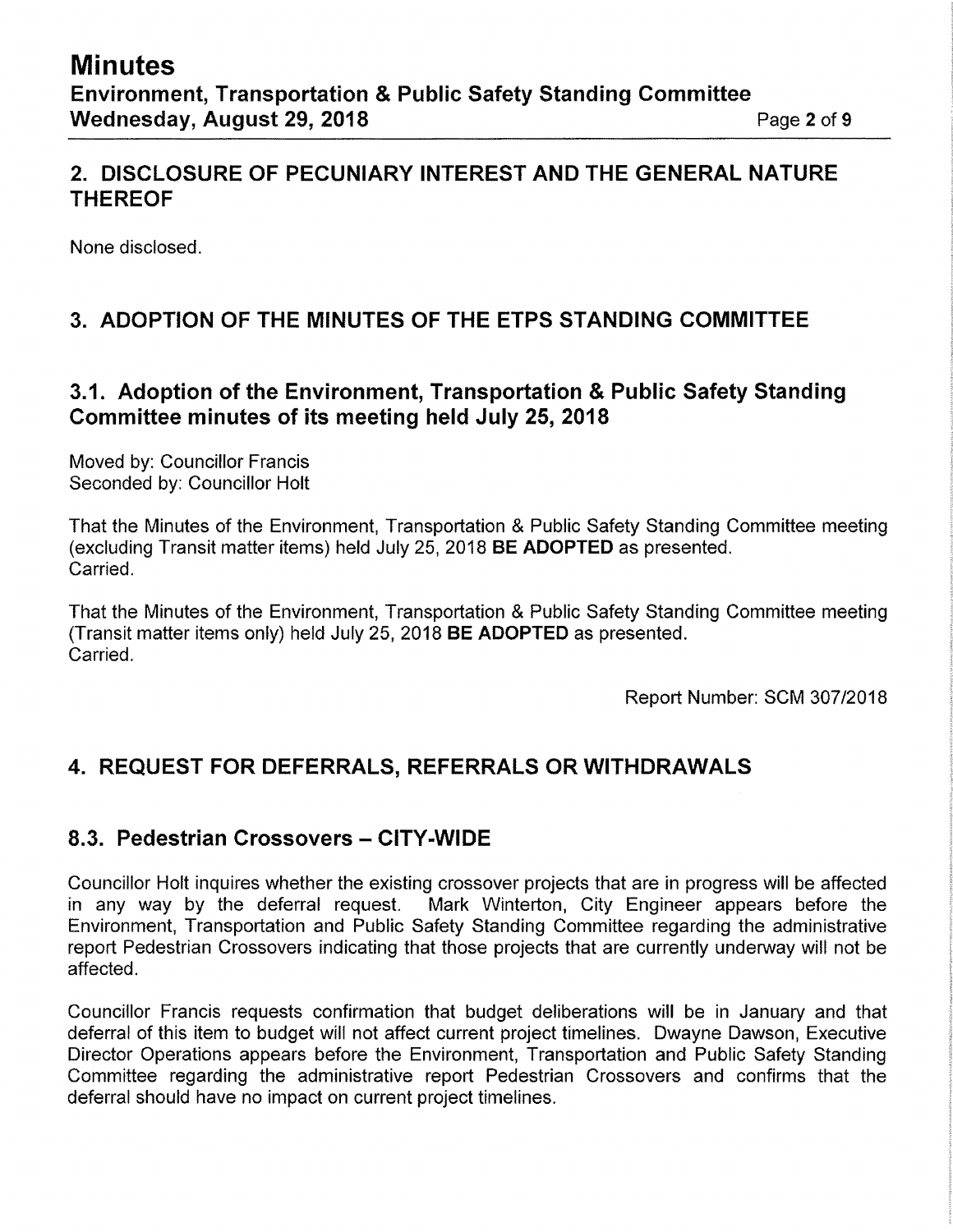#### **Carol Wilk, resident of Ward 6**

Carol Wilk, resident of Ward 6, appears before the Environment Transportation & Public Safety Standing Committee regarding the requested deferral of the administrative report Pedestrian Crossovers and is in agreement with the deferral request.

#### **Shirley Watson, resident of Ward 9**

Shirley Watson, resident of Ward 9, appears before the Environment Transportation & Public Safety Standing Committee regarding the requested deferral of the administrative report Pedestrian Crossovers and is in agreement with the deferral request.

#### **John Tomlinson, resident of Ward 9**

John Tomlinson, resident of Ward 9, appears before the Environment Transportation & Public Safety Standing Committee regarding the requested deferral of the administrative report Pedestrian Crossovers and is in agreement with the deferral request.

Moved by: Councillor Payne Seconded by: Councillor Francis

That the report of the City Engineer dated May 30, 2018 entitled "Pedestrian Crossovers - CITY-WIDE" **BE DEFERRED** to a future meeting of the Environment, Transportation and Public Safety Standing Committee to allow for the additional information report requested through a council question to be considered by the Standing Committee. Carried.

> Report Number: S 90/2018 Clerk's File: ST2018 AFB/13207

### **8.4. Calderwood Avenue Pedestrian Crossings and Intersection Control** - **WARD9**

Moved by: Councillor Payne Seconded by: Councillor Borrelli

That the report of the City Engineer dated May 31, 2018 entitled "Calderwood Avenue Pedestrian Crossings and Intersection Control" **BE DEFERRED** to the September 19, 2018 meeting of the Environment Transportation & Public Safety Standing Committee to allow residents more time to lodge objections. Carried.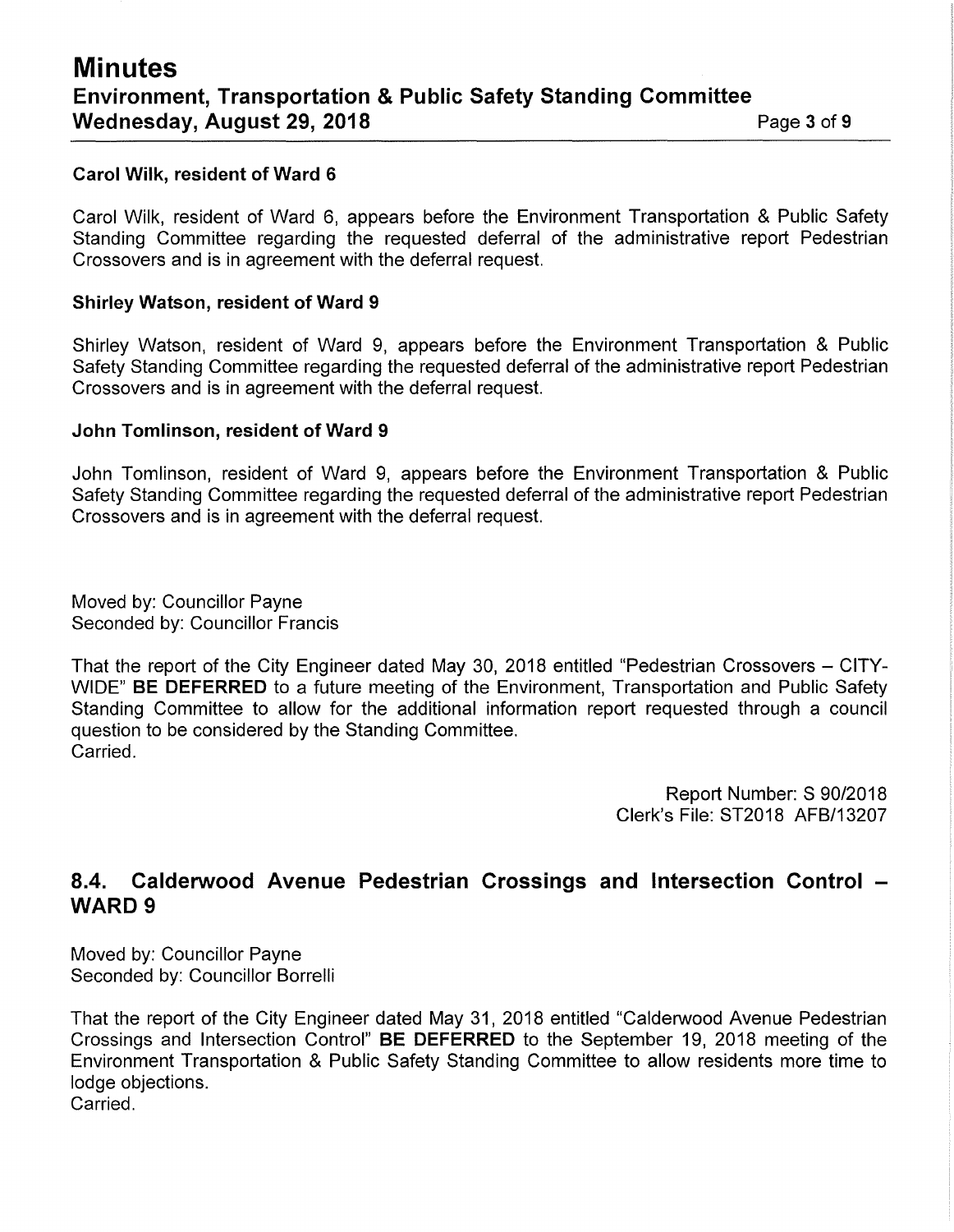Report Number: S 91/2018 Clerk's File: ST2018 AFB/13207

## **5. COMMUNICATIONS**

None presented.

# **6. PRESENTATIONS AND DELEGATIONS**

See Item 8.1, 8.2 and 8.3.

# **7. COMMITTEE MATTERS**

# **7.1. Minutes of the Windsor Licensing Commission of its meeting held July 25, 2018**

Moved by: Councillor Francis Seconded by: Councillor Holt

#### Decision Number: **ETPS 625**  THAT the minutes of the Windsor Licensing Commission of its meeting held July 25, 2018 **BE RECEIVED** for information. Carried.

Report Number: SCM 306/2018 Clerk's File: MB2018

# **7.2. Minutes of the Windsor Licensing Commission of its meeting held June 27,2018**

Moved by: Councillor Holt Seconded by: Councillor Payne

Decision Number: **ETPS 626**  THAT the minutes of the Windsor Licensing Commission of its meeting held June 27, 2018 **BE RECEIVED** for information. Carried.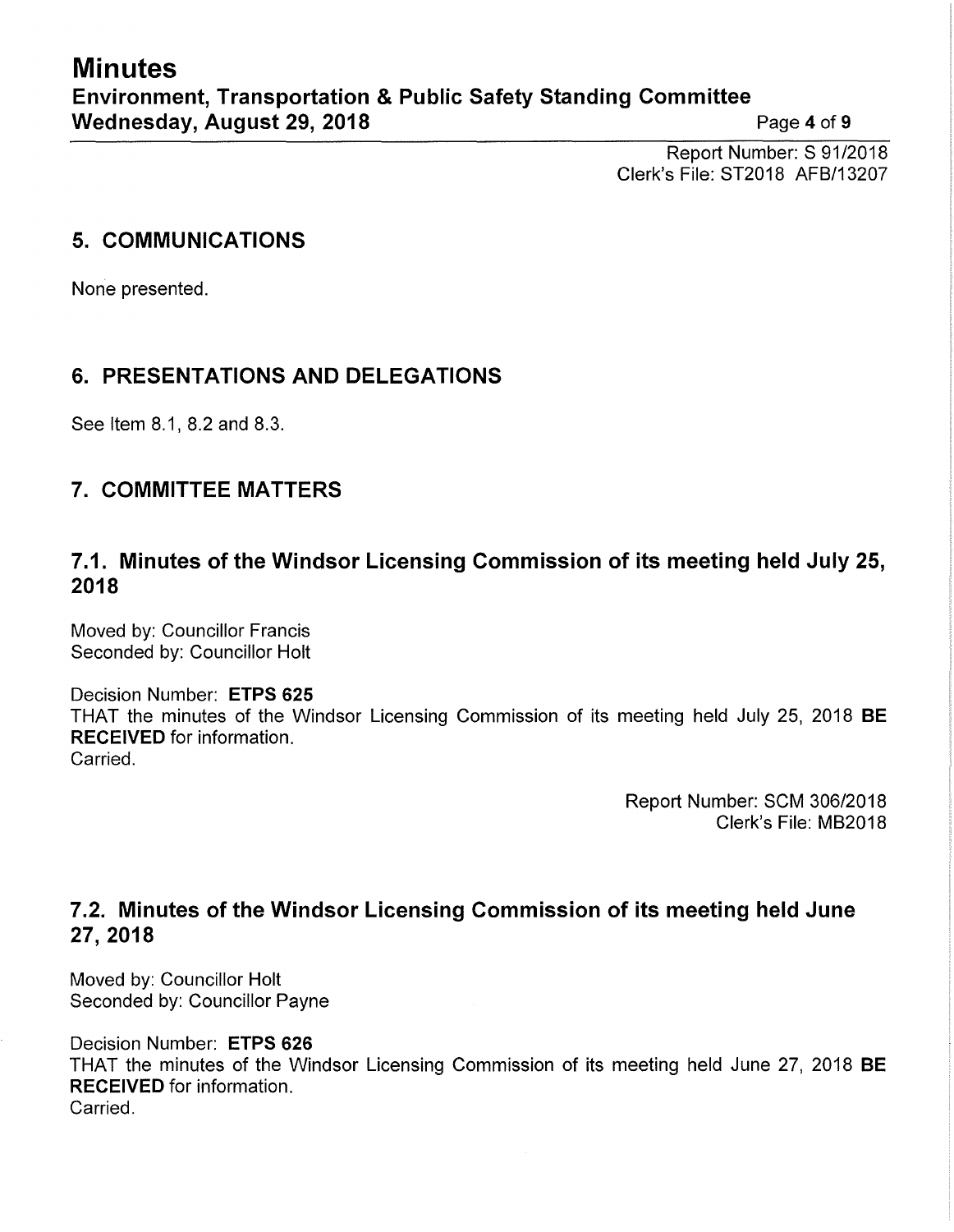Report Number: SCM 291/2018 Clerk's File: MB2018

# **8. ADMINISTRATIVE ITEMS**

# **8.1. CQ 5-2018 - Funding for Riverside Drive Vista from Ford to Pillette**

#### **Carol Wilk, resident of Ward 6**

Carol Wilk, resident of Ward 6, appears before the Environment Transportation & Public Safety Standing Committee regarding the administrative report Funding for Riverside Drive Vista from Ford to Pillette indicating that this report was part of the Mayor's 8 point plan to combat flooding and believes if this was expedited it would take care of the residents' concerns regarding the flooding as well as sightlines as the project involves reconfiguring the area. She supports the project and urges the committee members to do the same.

Moved by: Councillor Holt Seconded by: Councillor Francis

#### Decision Number: **ETPS 627**

That the report of the City Engineer dated August 2, 2018 entitled "CQ 5-2018 - Funding for Riverside Drive Vista from Ford to Pillette" **BE RECEIVED** for information. Carried.

> Report Number: C 142/2018 Clerk's File: SW/8513

## **8.2. Review of Winter Maintenance - CQ53-2017(SW2017), CQ3-2018 (SW2018), CQ4-2018 (SWQ2018) and 120. WAAC Report - City Wide**

#### **Raymond Hoang, resident of Ward 7**

Raymond Hoang, resident of Ward 7, appears before the Environment Transportation & Public Safety Standing Committee regarding the administrative report Review of Winter Maintenance CQ53-2017, CQ3-2018, CQ4-2018 and 120 WAAC report in support of options 3 and 2c in the report.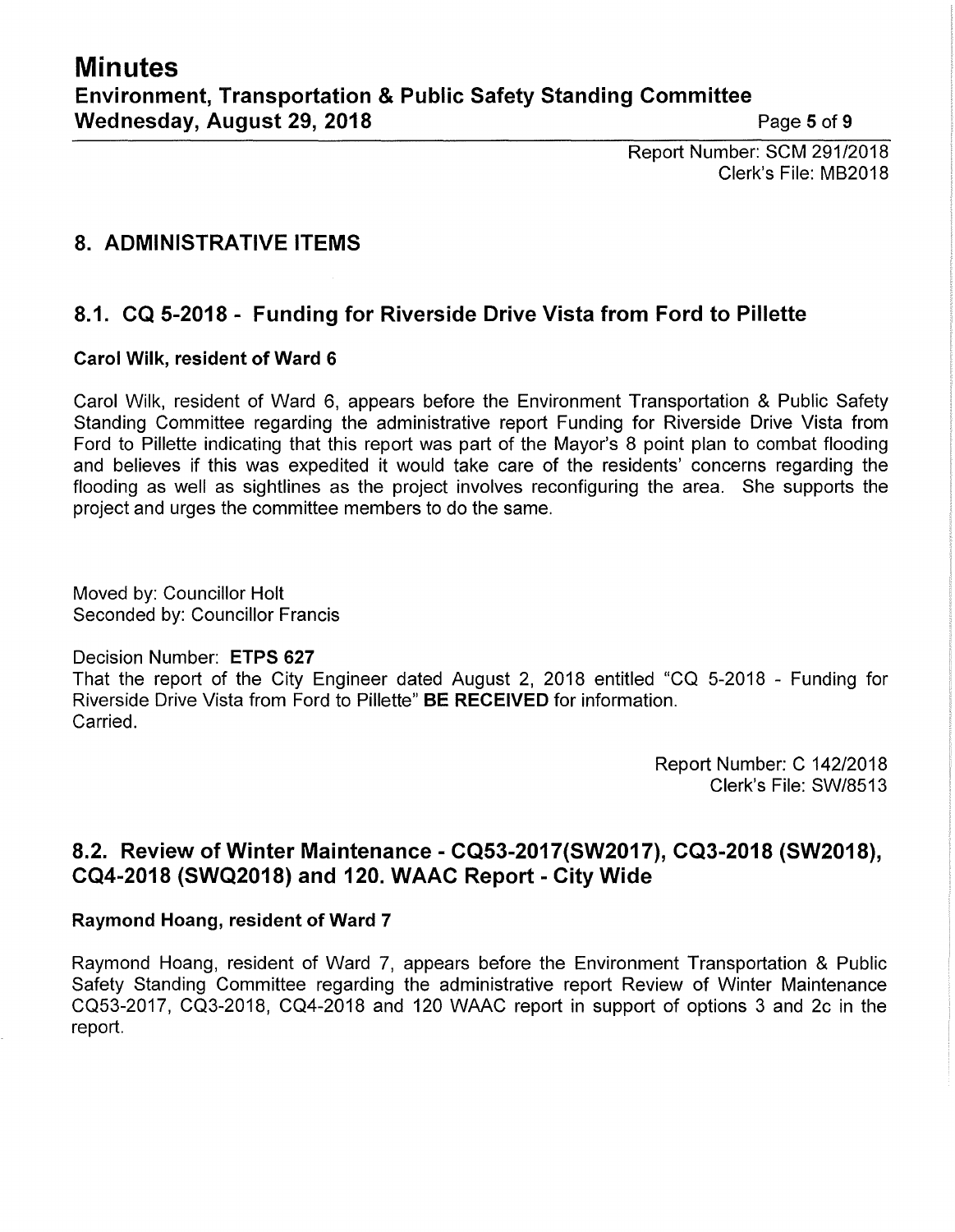# **Minutes Environment, Transportation & Public Safety Standing Committee Wednesday, August 29, 2018 Page 6 of 9 <b>Page 6 of 9**

Councillor Francis would like to see copies of agreements with current service providers included in the report. Mark Winterton indicates he will have to confirm with Legal that the agreements can be released to the public if not they can be included as an in-camera additional information item.

Councillor Francis inquires about the details regarding reducing the snow clearing levels from 4" to a more consistent process in residential areas. Administration provides the details as outlined in the report. Some clarification is provided on the number of employees and ploughs operated by City employees. Administration provides details of policy changes that would be required should Council choose to change the levels.

Councillor Francis inquires as to hiring more staff to undertake snow clearing as well as details regarding special occurrences and clearing sidewalks. Administration provides the information and indicates an additional information memo can be included when the report proceeds to budget with the details as requested.

Councillor Holt requests clarification on option 2c. Pat Delmore, Executive Director Transit Windsor appears before the Environment Transportation & Public Safety Standing Committee regarding the administrative report Review of Winter Maintenance CQ53-2017, CQ3-2018, CQ4-2018 and 120 WAAC report and provides the details about snow clearing. Bus shelters are cleaned after every event. Bus shelters were previously under contract as part of the advertising contract, when the contract was completed and the restructuring occurred public works has taken it over. This issue will be coming forward at budget time as there isn't a current budget for increased service for clearing priority 1 and 2 bus stops.

Councillor Payne requests more information regarding the complaint aspect.

Moved by: Councillor Francis Seconded by: Councillor Holt

#### Decision Number: **ETPS 628**

THAT the response to CQ53-2017, by Councillor Kusmierczyk, which asks Administration to review the residential snow clearing level of service policy and performance, and provide options to enhance the service along with estimating the associated enhanced costs, including comparisons with like size cities in Ontario, be forwarded to Council **FOR INFORMATION;** and,

THAT the response to CQ3-2018, by Councillor Payne, which asks Administration that the forthcoming report on winter control operations include comments on the operational and financial impacts of commencing such operations simultaneously on primary routes and local streets to avoid the delay and inconvenience to property owners of the present practice of completing all primary routes before commencing local streets, be forwarded Council **FOR INFORMATION;** and,

THAT the response to CQ4-2018, by Councillor Borrelli, which asks that the forthcoming report on winter control include the feasibility and cost of removing "windrows" at driveways. Although this has been a long time standing issue it is timely to revisit the matter considering our environmental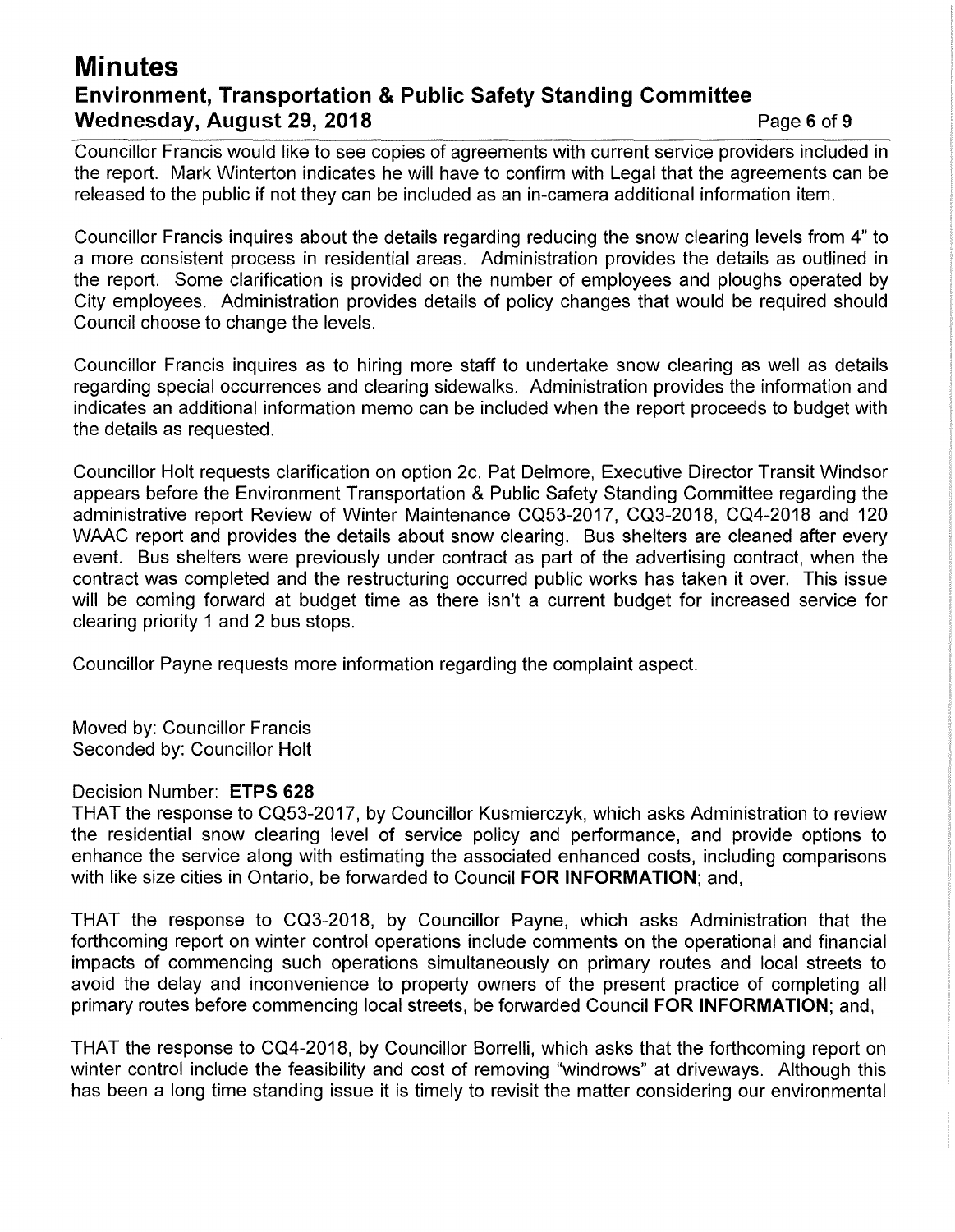# **Minutes Environment, Transportation & Public Safety Standing Committee Wednesday, August 29, 2018 Page 7 of 9 Page 7 of 9**

uncertainties created by global warming. Further, our aging population, accommodation for our disabled, safety and liability factors and quality of life are inherent vital considerations, be forwarded Council **FOR INFORMATION;** and

That the report of the City Engineer dated May 14, 2018 entitled Review of Winter Maintenance CQ53-2017, CQ3-2018, CQ4-2018, and 120WAAC report **BE REFERRED** to the 2019 budget deliberations and that the following detailed information **BE PROVIDED** for consideration at that time:

- Comments on the need for changes required to the current winter control policy regarding simultaneous clearing of main roads and residential streets and removing windrows at driveways according to complaints received
- Copies of current contracts with  $3<sup>rd</sup>$  parties be provided to Council as per City Policy
- Options including using current plough capacity into residential areas and how that would impact current policies
- Purchasing 10 new ploughs and how that would add to current capacity
- Sidewalk clearing as part of the overall winter maintenance review

Carried.

Report Number: C 92/2018 Clerk's File: SW2018

# **8.5. Request to Abandon Portions of the McGill and Rivard Drains on Airport Lands - Ward 9**

Moved by: Councillor Francis Seconded by: Councillor Holt

#### Decision Number: **ETPS 629**

THAT Council **ACCEPT** the recommendation of the City Engineer to abandon the McGill Drain, as shown on attached Drawing C-3390 to be addressed under Section 84 of The Drainage Act; and further,

THAT Council **ACCEPT** the recommendation of the City Engineer to abandon Rivard Drain, westerly from the eastern-most property line of the Windsor International Airport as shown on attached Drawing C-3390 to be addressed under Section 84 of The Drainage Act; and further,

THAT Council **DIRECT** the City Solicitor to prepare a By-law to abandon the McGill Drain and the upper part of the Rivard Drain under Section 84 of The Drainage Act. Carried.

> Report Number: S 126/2018 Clerk's File: SW2018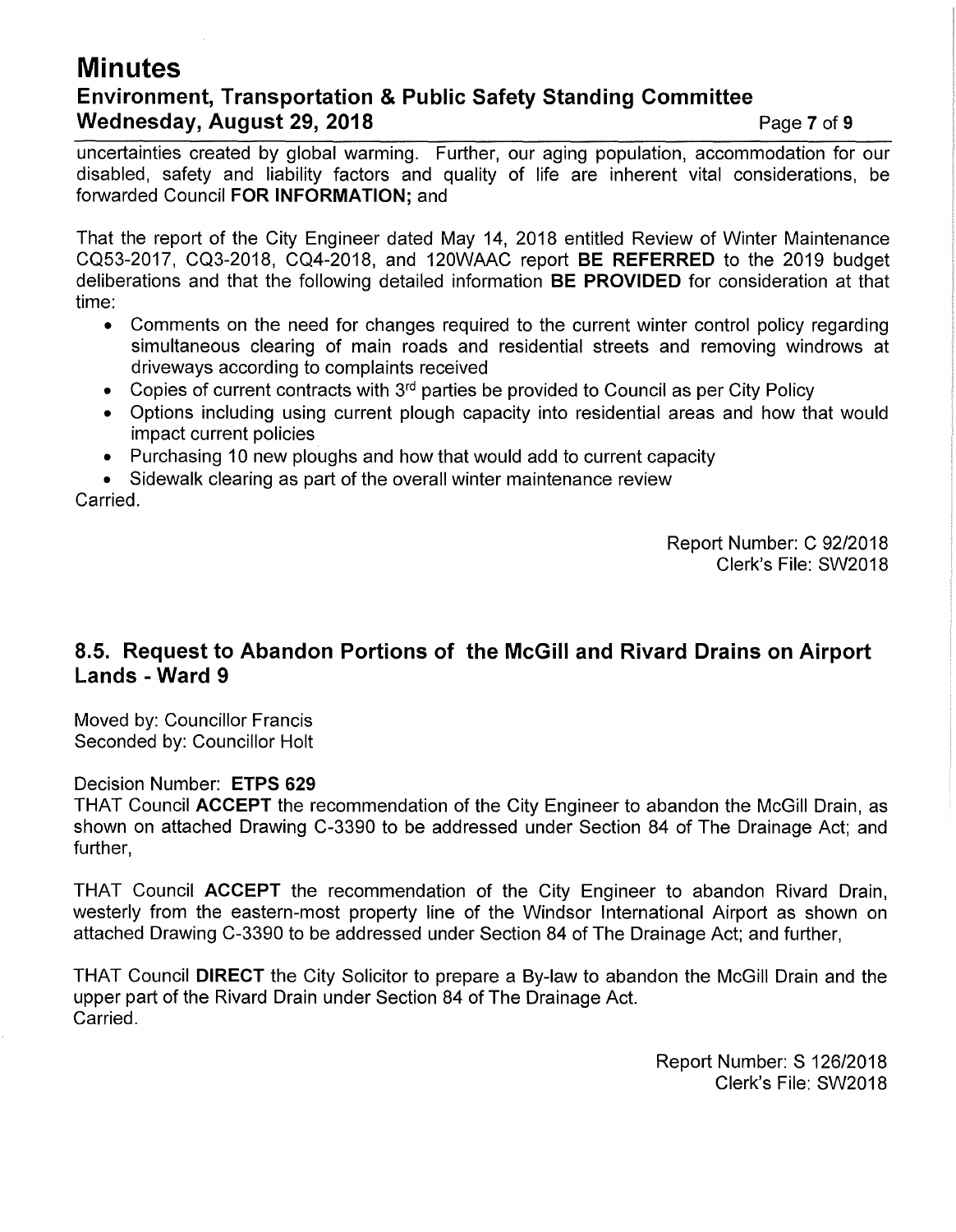# **8.6. CQ27-2017 - First Responders Signage in Parks**

Moved by: Councillor Holt Seconded by: Councillor Borrelli

#### Decision Number: **ETPS 630**

THAT the report of the Manager Parks Development, dated July 20, 2018, responding to CQ27- 2017 regarding first responders signage for parks, **BE RECEIVED** for information; and,

THAT City Council **BE ADVISED** that Administration will return to Council in January 2019 to request the approval to proceed with this project and release the 2023 funding allocated as part of the 2018 Enhanced Budget, and further,

THAT Administration **BE DIRECTED** to develop a wayfinding standards policy based on the results of the Little River Corridor wayfinding signage and markers, as a pilot project, to be brought to City Council for approval.

Carried.

Report Number: S 122/2018 Clerk's File: SR2018

# **9. TRANSIT BOARD ITEMS**

## **9.1. Operating Agreement Between Transit Windsor and the Corporation of the City of Windsor**

Pat Delmore indicates that prior to the 2015 restructuring Transit utilized the services of the City's IT department, Finance, etc. Now in addition transit utilizes the City's HR departments. Sharing resources reduces costs and provides synergies.

Moved by: Councillor Francis Seconded by: Councillor Holt

#### Decision Number: **ETPS 631**

That the Environment, Transportation and Public Safety Standing Committee, acting as the Transit Windsor Board of Directors and City Council **APPROVE** the signing of the operating agreement between Transit Windsor and the Corporation of the City of Windsor.

That the Chief Administrative Officer and the City Clerk **BE AUTHORIZED** to sign the operating agreement on behalf of the Corporation of the City of Windsor satisfactory in form to the City Solicitor and in technical content to the City Engineer; and,